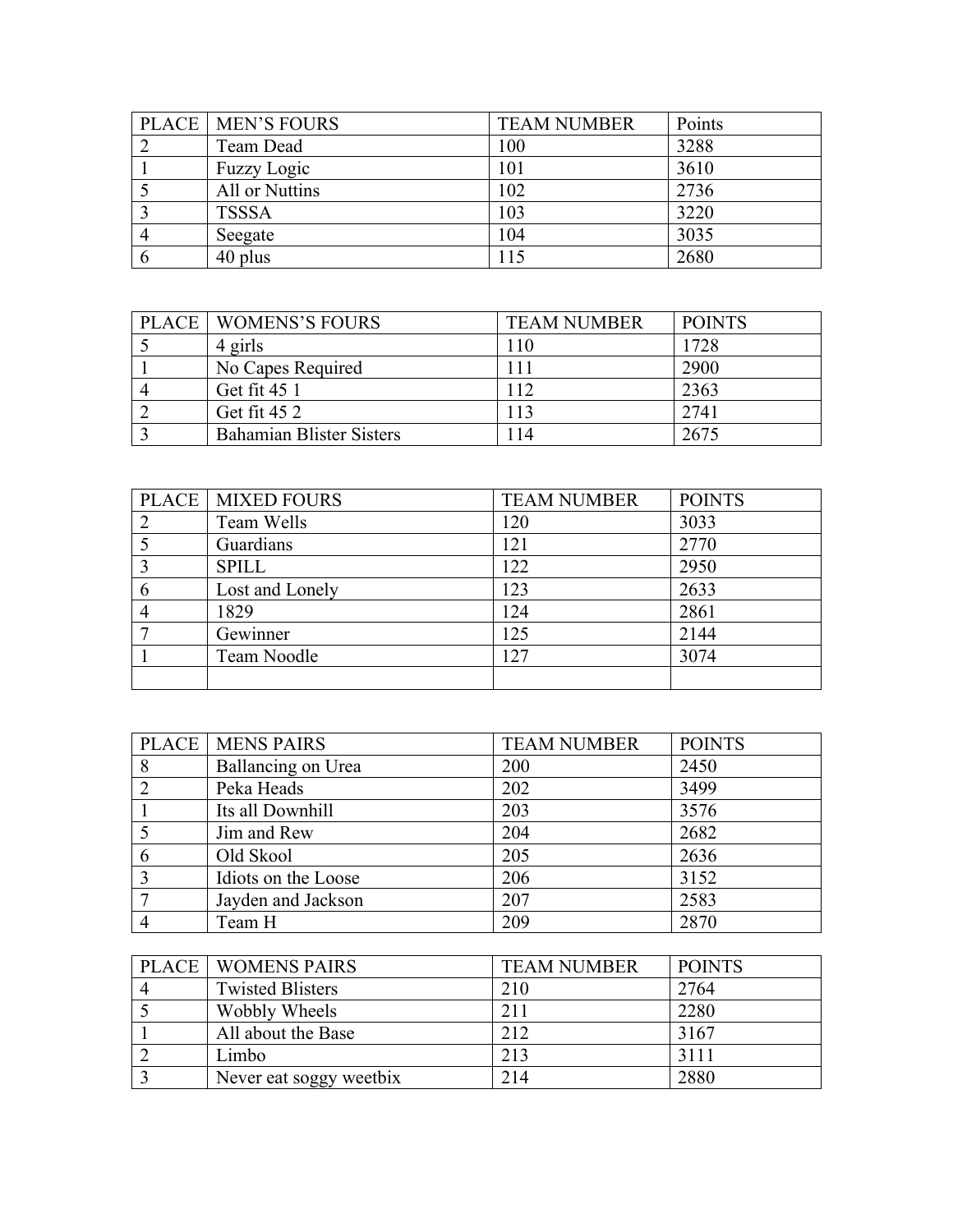| <b>PLACE   MIXED PAIRS</b> | <b>TEAM NUMBER</b> | <b>POINTS</b> |
|----------------------------|--------------------|---------------|
| Runabout                   | 220                | 3130          |
| Wish you were here         | 221                | 3056          |
| <b>Star Trekkers</b>       | 222                | 2777          |
| Not so swifts              | 223                | 2728          |
| What's a compass           | 208                | 2750          |

| <b>PLACE</b>   | <b>SCHOOL MALES</b>         | <b>TEAM NUMBER</b> | <b>POINTS</b> |
|----------------|-----------------------------|--------------------|---------------|
| 8              | <b>Big Test Icicles</b>     | 300                | 2417          |
| 5              | We Dropped the Map          | 301                | 3030          |
| 17             | WHS Junior Boys             | 302                | 1961          |
| 12             | WHS Intermediate Boys       | 303                | 2245          |
| 19             | The Pooners IHS             | 304                | 1815          |
| 15             | Wii not Fit IHS             | 305                | 2137          |
| 20             | Maroon 5 IHS                | 307                | 1790          |
|                | <b>Boys High Bogans</b>     | 308                | 3784          |
| 18             | Lofty and the Ducks OHS     | 309                | 1940          |
| $\overline{2}$ | <b>NPBHS Ruthless</b>       | 311                | 3689          |
| 6              | <b>OMU OHS</b>              | 312                | 2990          |
| 14             | <b>FDMC Blue</b>            | 313                | 2150          |
| 9              | <b>FDMC Gold</b>            | 314                | 2360          |
| 10             | FDMC Hillary Challenge      | 315                | 2350          |
| 16             | <b>FDMC</b> Juniors         | 316                | 2104          |
| 4              | FDMC Smokey and the Bandits | 317                | 3087          |
| 3              | <b>FDMC Elfums Crew</b>     | 318                | 3636          |
| 13             | <b>FDMC Nicawoops</b>       | 319                | 2180          |
| $\tau$         | Team Wild NPBHS             | 320                | 2575          |
| 11             | Muddy Goons IHS             | 361                | 2307          |

| PLACE   SCHOOL FEMALES | <b>TEAM NUMBERS</b> | <b>POINTS</b> |
|------------------------|---------------------|---------------|
| NPGHS Anbesoka         | 341                 | 2270          |
| <b>SHGC Juniors</b>    | 342                 | 2510          |
| <b>SHGC Newbies</b>    | 343                 | 2025          |
| Kung Fu Pandas         | 344                 | 2215          |
| NPGHS 11               | 345                 | 2925          |
| Idannou                | 346                 | 2800          |
| <b>Skuxxes</b>         | 347                 | 2340          |